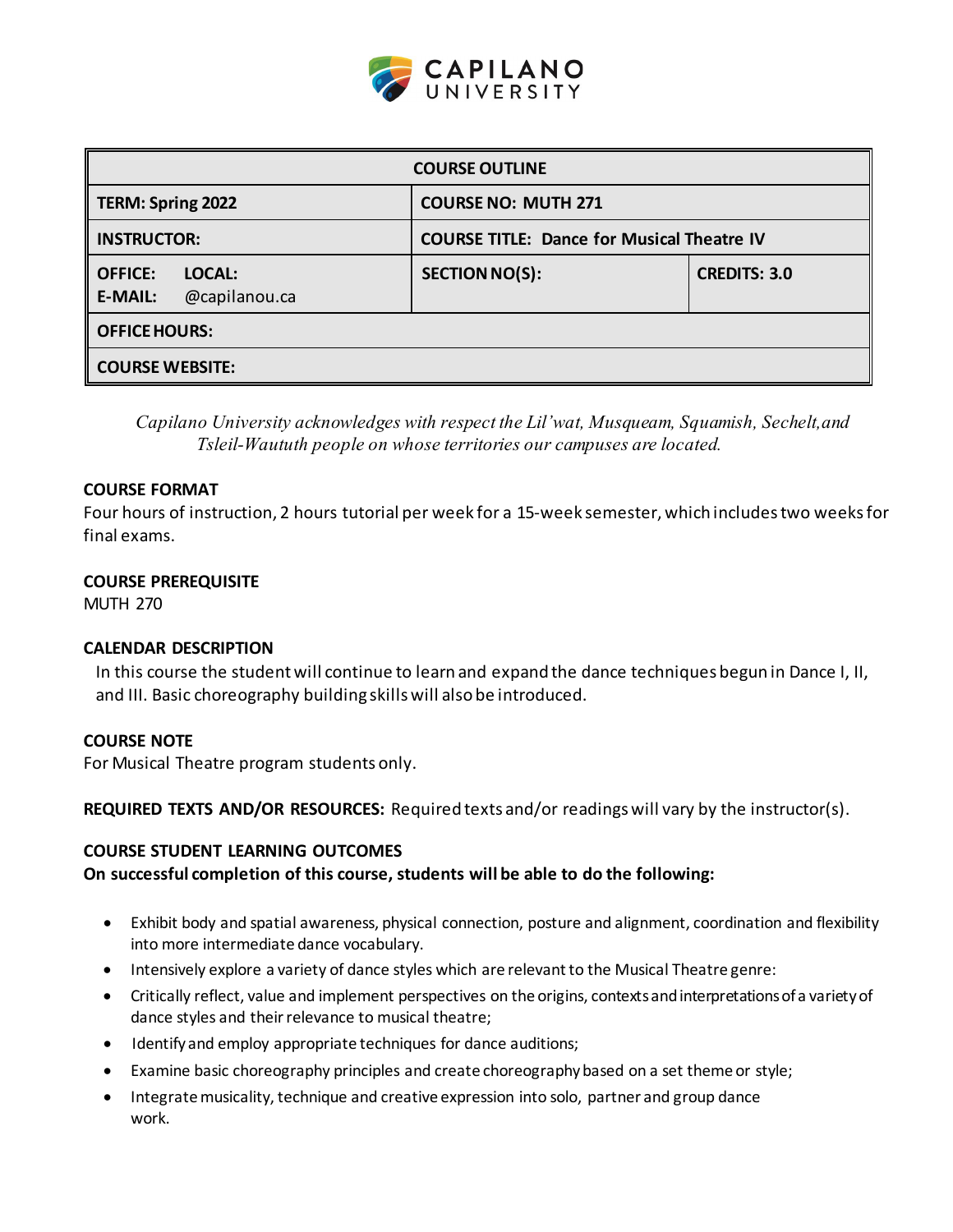#### **COURSE CONTENT**

| Week     | <b>Course Content</b>                                                                                                                 |  |
|----------|---------------------------------------------------------------------------------------------------------------------------------------|--|
| $1 - 2$  | Review material from previous term. Expand knowledge of in-<br>termediate concepts in each dance genre and introduce new<br>concepts. |  |
| $3 - 6$  | Start choreography. Continue skill development. Introduce founda-<br>tional concepts in building choreography.                        |  |
| $7 - 13$ | Continue skill development, choreography and work on group pro-<br>jects.                                                             |  |
| 14-15    | Final assessments and/or performances.                                                                                                |  |

| <b>EVALUATION PROFILE</b> |  |
|---------------------------|--|

#### **ASSIGNMENTS:**

- In-Class Skills: In class skills will be assessed for memorization; the ability to apply, self-assess and sustain corrections; physical awareness; authenticity;musicianship; and/or knowledge of terminology. Skill assessmentswill happen at various pointsthroughout the term.
- **Choreography Assignment**: Students will be introduced to a specificdance style basedwithin a historical context relevantto musical theatre and will then be asked to choreograph a short routine based on this style, individually orworking in small groups. Students will be individually assessed on use of basic choreographic tools introduced in class, basic dance notation, and integration of given style and historic context.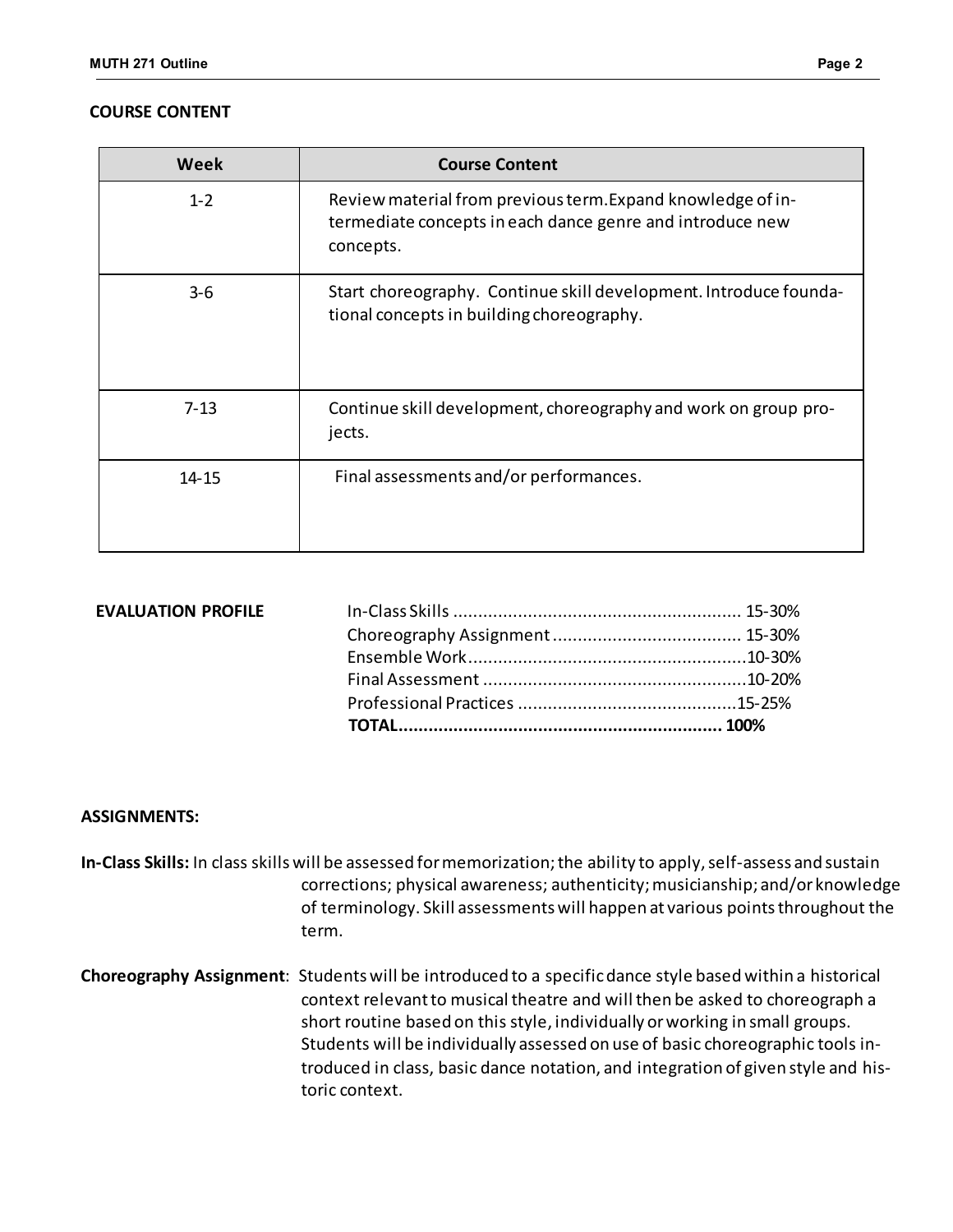**Ensemble Work:** This course will have 1-2 ensemble compositions demonstrating the skills and different dance styles learned within this class. The compositions will reflect a diverse range of styles. Retention of choreography, integration of dance and performance techniques, application ofstyle based on context, and spatial formations and relationshipswill be assessed. Some ensemble piecesmay be performed at term end.

**Final Assessment:** Skillsintroduced throughout the term will be assessed in all disciplines. The ability ofthe student to integrate techniques into novel combinations will be assessed. An external adjudicator may be present. Basic audition skillswill be integrated.

**Professional Practices:** This grade reflectsthe department's *Professional Practices* as outlined in the Student Handbook. Professional Practices and expectationsspecific to this class will be reviewed by the instructor.

### **GRADING PROFILE**

| $A+ = 90-100$ | $B + = 77-79$ $C + = 67-69$ |              | $D = 50-59$ |
|---------------|-----------------------------|--------------|-------------|
| $= 85 - 89$   | $  B = 73-76   C = 63-66$   |              | $F = 0.49$  |
| $= 80 - 84$   | $B - = 70-72$               | $C- = 60-62$ |             |

## **Incomplete Grades**

Grades of Incomplete "I" are assigned only in exceptional circumstanceswhen a student requests extra time to complete their coursework. Such agreements are made only at the request of the student, who is responsible to determine from the instructor the outstanding requirements of the course.

## **Late Assignments**

Assignments are due at the beginningofthe class on the due date listed. If you anticipate handing in an assignmentlate, please consult with your instructor beforehand.

## **MissedExams/Quizzes/Labs, etc.**

Make-up exams, quizzes, and/or tests are given at the discretion of the instructor. They are generally given only in medical emergencies or severe personal crises. Some missed labs or other activities may not be able to be accommodated. Please consultwith your instructor.

## **Attendance**

This course is built around an active classroom component. Students are expected to attend all classes and associated activities.

## **English Usage**

Students are expected to proofread all written work for any grammatical, spelling, and stylistic errors. Instructors may deduct marks for incorrect grammar and spelling in written assignments.

## **Electronic Devices**

Studentsmay use electronicdevices during classfor note-takingonly.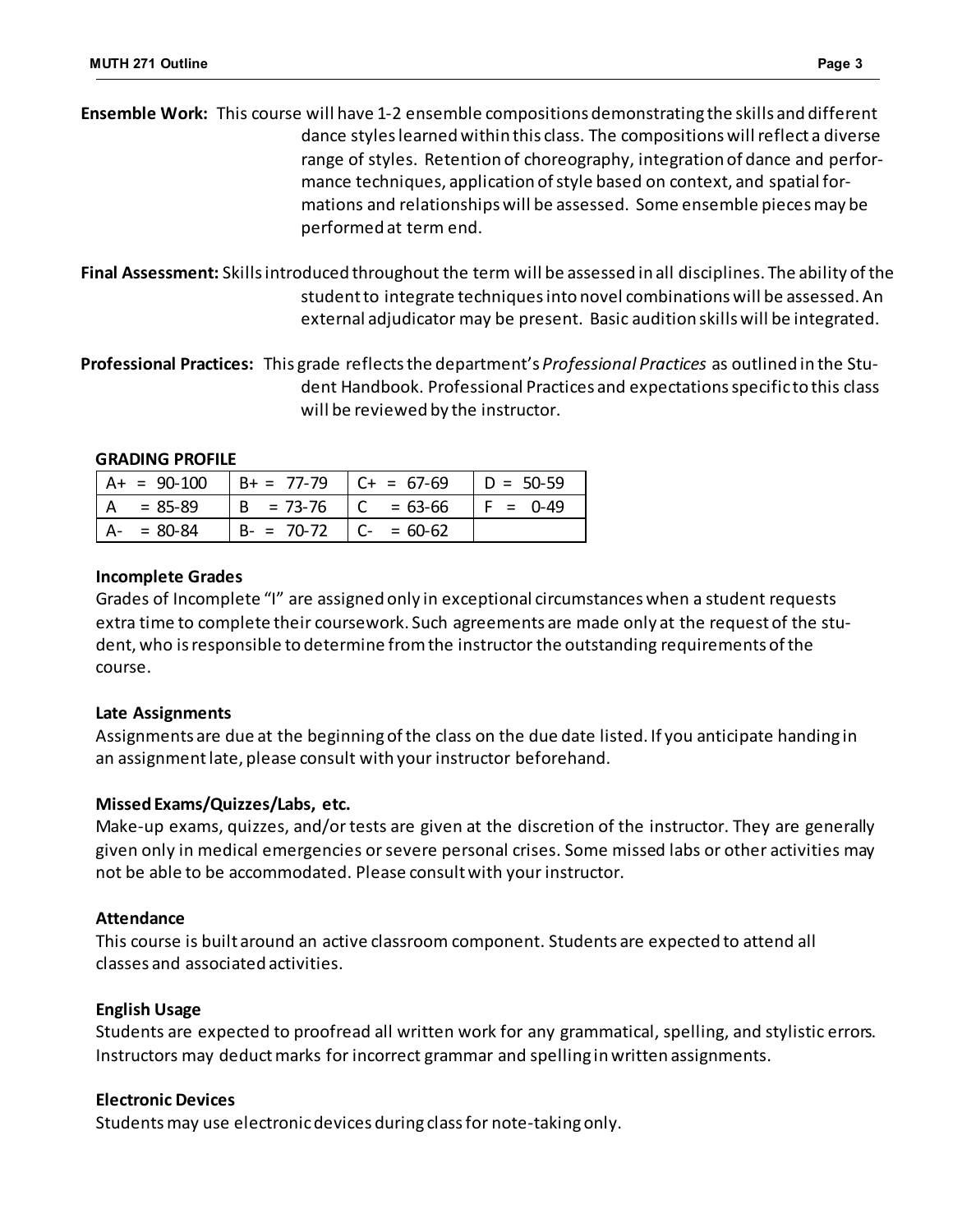## **On-line Communication**

Outside of the classroom, instructors will (if necessary) communicate with students using eithertheir official Capilano University email or eLearn; please check both regularly. Official communication between Capilano University and students is delivered to students' Capilano University email addresses only.

# **UNIVERSITY OPERATIONAL DETAILS**

## **Tools for Success**

Many services are available to support student success for Capilano University students. A central navigation pointfor all services can be found at: <https://www.capilanou.ca/student-life/>

# **Capilano University Security: download the CapU [Mobile](https://www.capilanou.ca/student-life/support--wellness/safety--security/capu-safe-app/) Safety App**

# **Policy Statement (S2009-06)**

Capilano University has policies on Academic Appeals (including appeal of final grade), Student Conduct, Academic Integrity, Academic Probation and other educational issues. These and other policies are available on the University website.

# **Academic Integrity (S2017-05)**

Any instance of academic dishonesty or breach ofthe standards of academic integrity isserious and studentswill be held accountable for theiractions, whetheracting alone or in a group. See policy and procedures S2017-05 Academic Integrity for more information: [https://www.capilanou.ca/about](https://www.capilanou.ca/about-capu/governance/policies/)[capu/governance/policies/](https://www.capilanou.ca/about-capu/governance/policies/)

Violations of academic integrity, includingdishonesty in assignments, examinations, orotheracademic performances, are prohibited and will be handled in accordance with the Student Academic Integrity Procedures.

**Academic dishonesty** is any act that breaches one or more of the principles of academic integrity. Acts of academic dishonestymay include but are not limited to the following types:

**Cheating**: Using or providingunauthorized aids, assistance or materialswhile preparingor completing assessments, or when completing practical work (in clinical, practicum, or lab settings), including but not limited to the following:

- Copyingor attempting to copy the work of another during an assessment;
- Communicating work to another student during an examination;
- Using unauthorized aids, notes, or electronicdevices or means during an examination;
- Unauthorized possession of an assessmentor answer key; and/or,
- Submittingof a substantially similarassessment by two or more students, exceptin the case where such submission isspecifically authorized by the instructor.

**Fraud**: Creation or use of falsified documents.

**Misuse or misrepresentation of sources**: Presenting source material in such a way as to distort its original purpose or implication(s); misattributing words, ideas, etc. to someone other than the original source; misrepresentingormanipulating research findings or data; and/orsuppressing aspects of findings or data in order to present conclusionsin a lightother than the research, taken as a whole, would